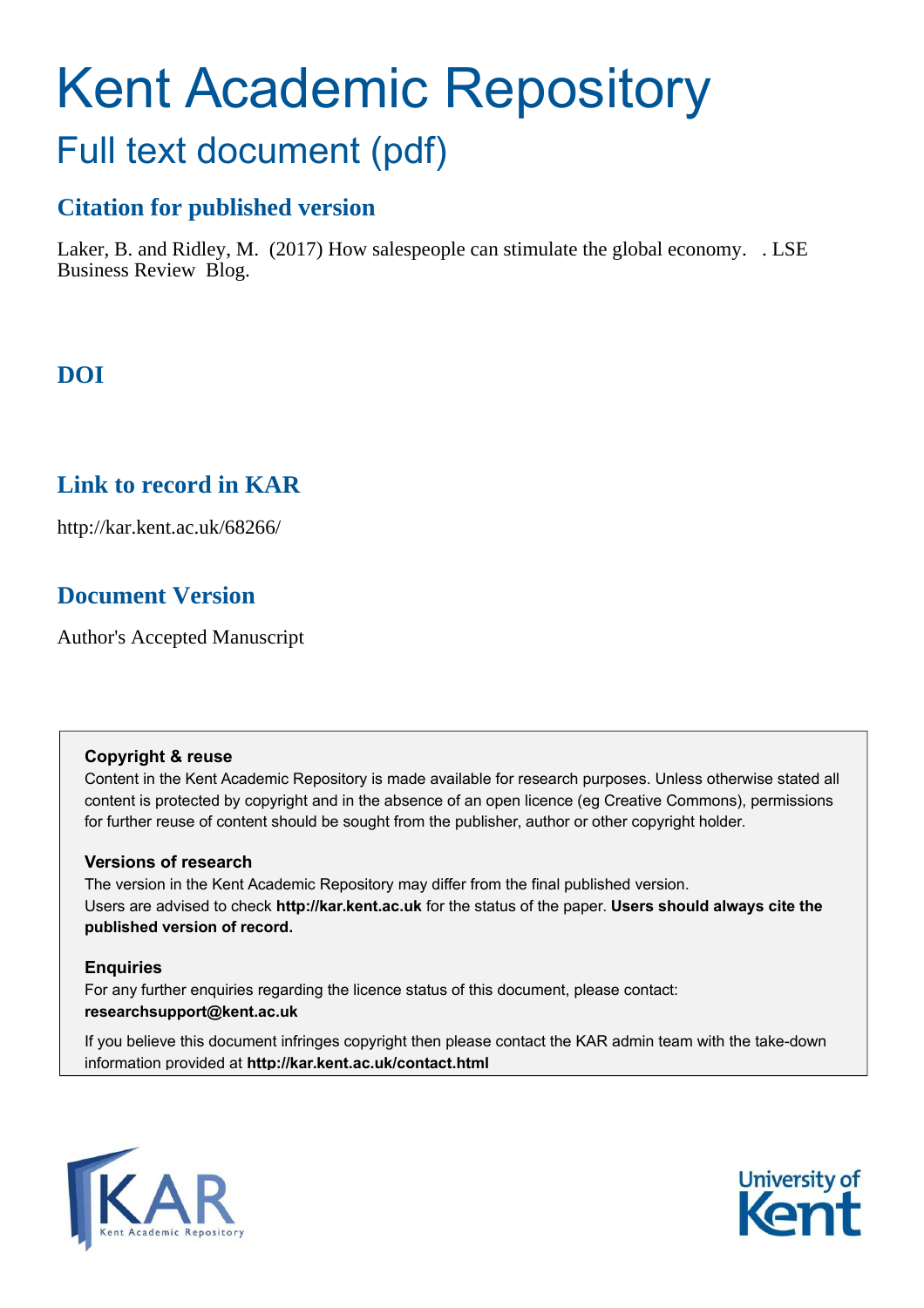## How salespeople can stimulate the global economy

**blidgs.lse.ac.uk**[/businessreview/2017/01/25/how-salespeople-can-stimulate-the-global-economy/](http://blogs.lse.ac.uk/businessreview/2017/01/25/how-salespeople-can-stimulate-the-global-economy/)

January 25, 2017



Currently valued at US\$20.4 trillion, 'no decision' opportunities are languishing in pipelines all over the world; a global 'gold reserve' of seismic proportion waiting to be unlocked by sales people. This is one conclusion from our latest research *The Sales Persons Secret Code*, which suggests more than 27 per cent of opportunities forecast and pursued by salespeople result in no one winning business and much-needed buying decisions not made.

[According to the World Bank, the 2013 nominal gross world product \(the combined gross](https://en.wikipedia.org/wiki/Gross_national_product) national product of every [country](https://en.wikipedia.org/wiki/List_of_countries) in the world) was approximately US\$75.5 trillion. A 27 per cent increase creates a US\$20.4 trillion opportunity, enough to halt any global recession. Economists will be interested to learn that this global gold mine is growing. In fact, only five years ago 'no decisions' equated to 14 per cent of opportunities forecast and pursued by salespeople.

Why is this the case? Only after interviewing 1000 of the world's most iconic salespeople from organizations including Adidas, Apple, Cisco, Deloitte, GSK, JP Morgan, Microsoft, Oracle, Steinway & Co. and Vodafone did we start to understand why.

It is clear that 'no decisions' are becoming the significant threat to salespeople. 85 per cent of B2B customers now commence their buying purchasing process via referral, with peer recommendations influencing more than 92 per cent of buying decisions. This represents a great disintermediation of salespeople from buyers.

Analysts at [Forrester](https://www.forrester.com/report/Death+Of+A+B2B+Salesman/-/E-RES122288) believe the disconnect is a backlash against too many sellers having disappointed buyers by being more focused on their own sales agenda and commission cheque than on defining and solving customer problems. This view is consistent with our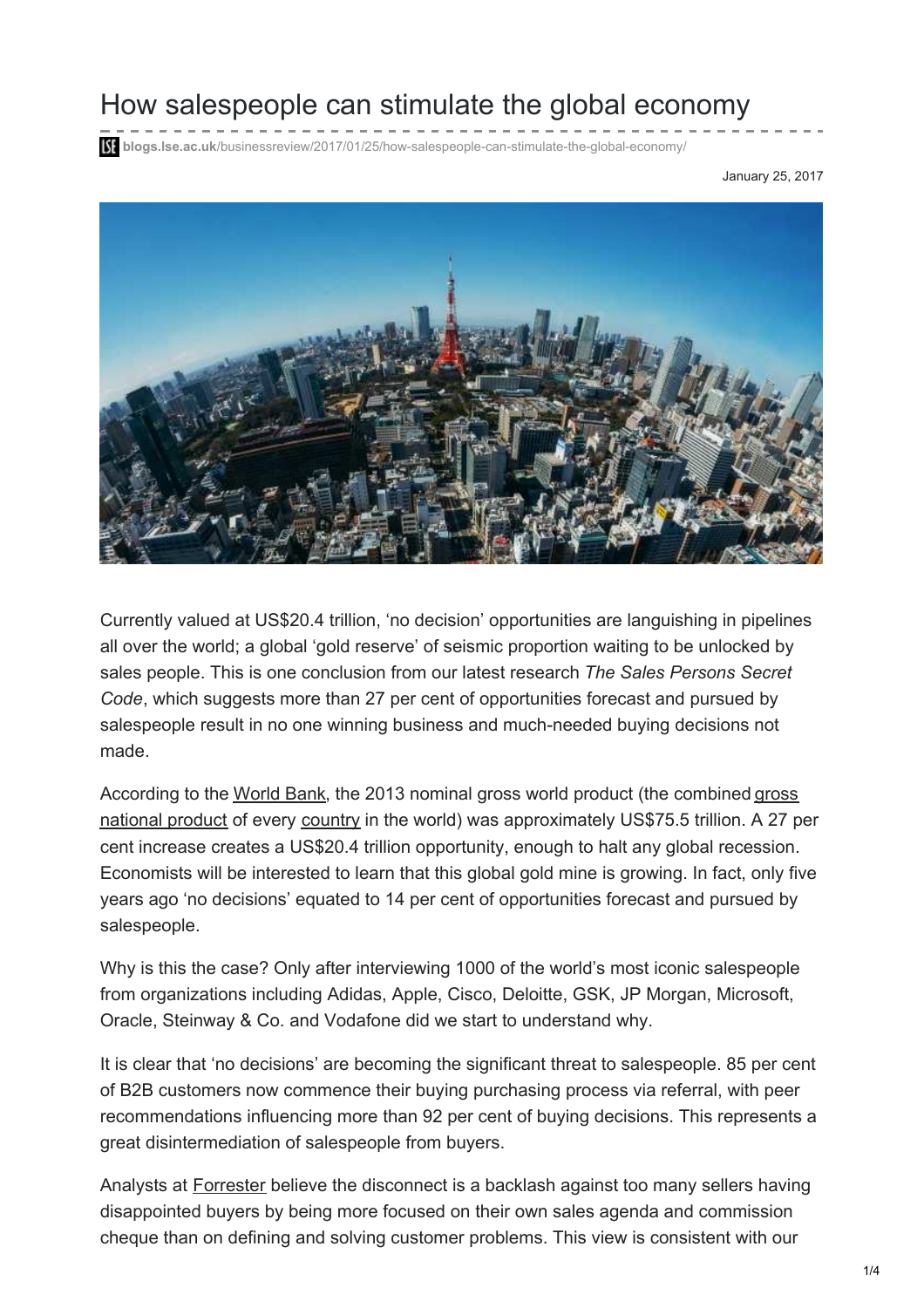own research, which suggests that by 2020, one million B2B salespeople may lose their jobs to self-service eCommerce, if they rise no higher than the 'talking brochure' syndrome described by *[SPIN-Selling](https://www.amazon.co.uk/SPIN%C2%AE-Selling-Neil-Rackham/dp/0566076896)* author Neil Rackham.

The purpose of a dialogue between a sales person and a corporate executive is to promote change, create new patterns of thinking and to offer challenging insights. When executives refrain from making a decision and continue in their current state, they are either unconvinced to enter a different end state, or have not been equipped by the salesperson to make the case for change within their organisation. The 'no decision' demonstrates the 'least worst option', but this simply kicks the can down the road.

According to [Lee Wood](https://www.linkedin.com/in/lee-wood-9158b5?trk=seokp-title_posts_secondary_cluster_res_author_name), the former head of Global Sales Operations, Planning & Strategy at Thomson Reuters, executives want ideas from salespeople, not solutions. Lee is responsible for improving sales productivity and effectiveness within the IP and Science business unit. He has 30 years of experience and has observed thousands of sales won and lost. He concludes that salespeople need to understand how executives view the world if they wish to unlock 'no decision' opportunities and suggests the following three steps:

| 1. Know the metrics                                                                                                        |                                                                        |                                                                                        |  |
|----------------------------------------------------------------------------------------------------------------------------|------------------------------------------------------------------------|----------------------------------------------------------------------------------------|--|
| How does the executive<br>defend or improve their<br>current state? Is the<br>change worth the<br>investment in your idea? | 2. Know the vision<br>State the end point using<br>metrics that matter | 3. Use your idea to link 1<br>8/2                                                      |  |
|                                                                                                                            |                                                                        | How does your idea<br>achieve the vision using<br>metrics the executive<br>will value? |  |

Clearly, this approach takes preparation. Our research suggests it requires a level of mastery in three areas.

*Pathos* is Greek for 'feeling'. It enhances **confidence** in both seller and executive and is used to evoke a stirring emotional connection with what you're discussing. Great speeches and sales pitches build pathos by using light and shade — fast and loud words to convey the excitement of moving forward to achieve one's hopes and dreams (light), and slow whispers or dramatic pauses to drive home why maintaining the status quo is unattractive (shade).

The purpose of pathos is to cause the buyer to relate to the beliefs, ideals or product you're offering. Cynics might cry, "Acting!" Our research demonstrated that top-performing salespeople believe that the entire purpose of communication is to create connection through the dialogue and not to simply transmit a message. In summary, no sales conversation is complete without capturing the buyer's heart through *pathos*. Without it, why should they care?

*Logos* is Greek for 'reason'. It enhances your **competence** and is used to persuade people

K.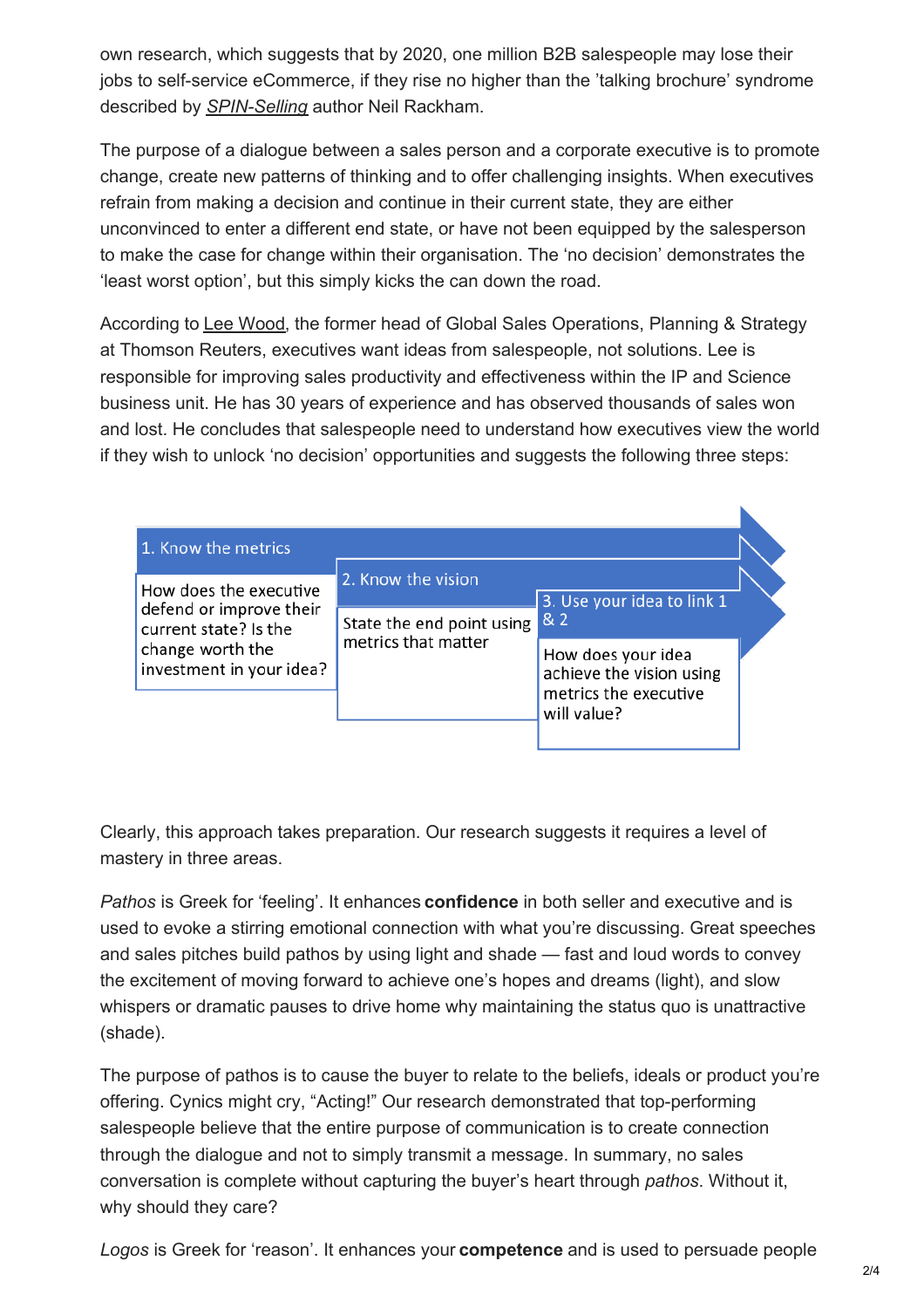with logical thought and facts. This is where you pitch a proposal using data, charts, percentages, case studies and expert testimony, so the audience is persuaded that your reasoning is irrefutable. Logos causes the buyer to feel a logical conviction about what you're selling…and another expression for 'logical conviction' is 'belief'. No sales conversation is complete without capturing the buyer's mind through *logos*. Without it, why should they believe?

*Ethos* is Greek for 'character'. It enhances your **communication** and is used to convince an audience about your credibility and authority and, therefore, the veracity of your proposition. Ethos allows you to build a compelling argument that reassures an executive that your idea will deliver against their vision state. But there is more. In a sales context, you generate ethos when you choose language appropriate for the audience, use correct grammar, and cite your background and credentials in ways that add value and are not selfserving. All the while you communicate your knowledge in a likeable manner. This builds trust — your ethos creates an ethical appeal. The purpose of ethos is to build an impression of your authority, competence, credibility and trustworthiness. The acid test in any executive's mind after the salesperson leaves the room will be, "Can I trust them to deliver?" No sales conversation is complete without establishing your ethos. Without it why should they listen, or trust you to deliver idea(s) that result a different end state?

High-performers have continuous, meaningful and adaptive dialogue with their customers because building credentials, even when there's no immediate gain in sight, is the surest way to be in the right place at the right time to spot future sales opportunities emerging. Our research suggests that salespeople who do this find themselves in a position to influence the criteria all other suppliers will later be assessed against and, thereby, they gain incremental advantages.

They keep their personal and company brands in front of customers and prospects on a regular basis, knowing that repeat exposure and repetition (via email, print, phone calls, texts, meetings and social media posts) is like the pealing sound of thunder in a mountain pass — it reverberates back and forth, up and down, long after the initial conversation. As one top-performer from Amex explained, "My job description is for the customer to regard me as someone they should have in their inner circle when they choose to **explore ideas** my company provides solutions for. For that to happen, they need to know me, trust me, and see my contributions to them aren't only made when they put money on the table."

Ideas, not solutions, will prevent the next global recession. For our sake, let's hope salespeople are able to unlock the 'no decision' gold reserve, for we will all prosper as a result.

#### ♣♣♣

*Notes:*

- *[This blog post includes insights from the authors' book The Sales Persons Secret](http://www.salespersons-secret-code.com/) Code (LID, 2017)*
- *The post gives the views of its authors, not the position of LSE Business Review or the London School of Economics.*
- *Featured image credit: [Atop Tokyo](https://unsplash.com/search/world?photo=LS2cytbaiUM), by [Steven Diaz](https://unsplash.com/@stevendiazphoto), under a [CC0](https://unsplash.com/license) licence*